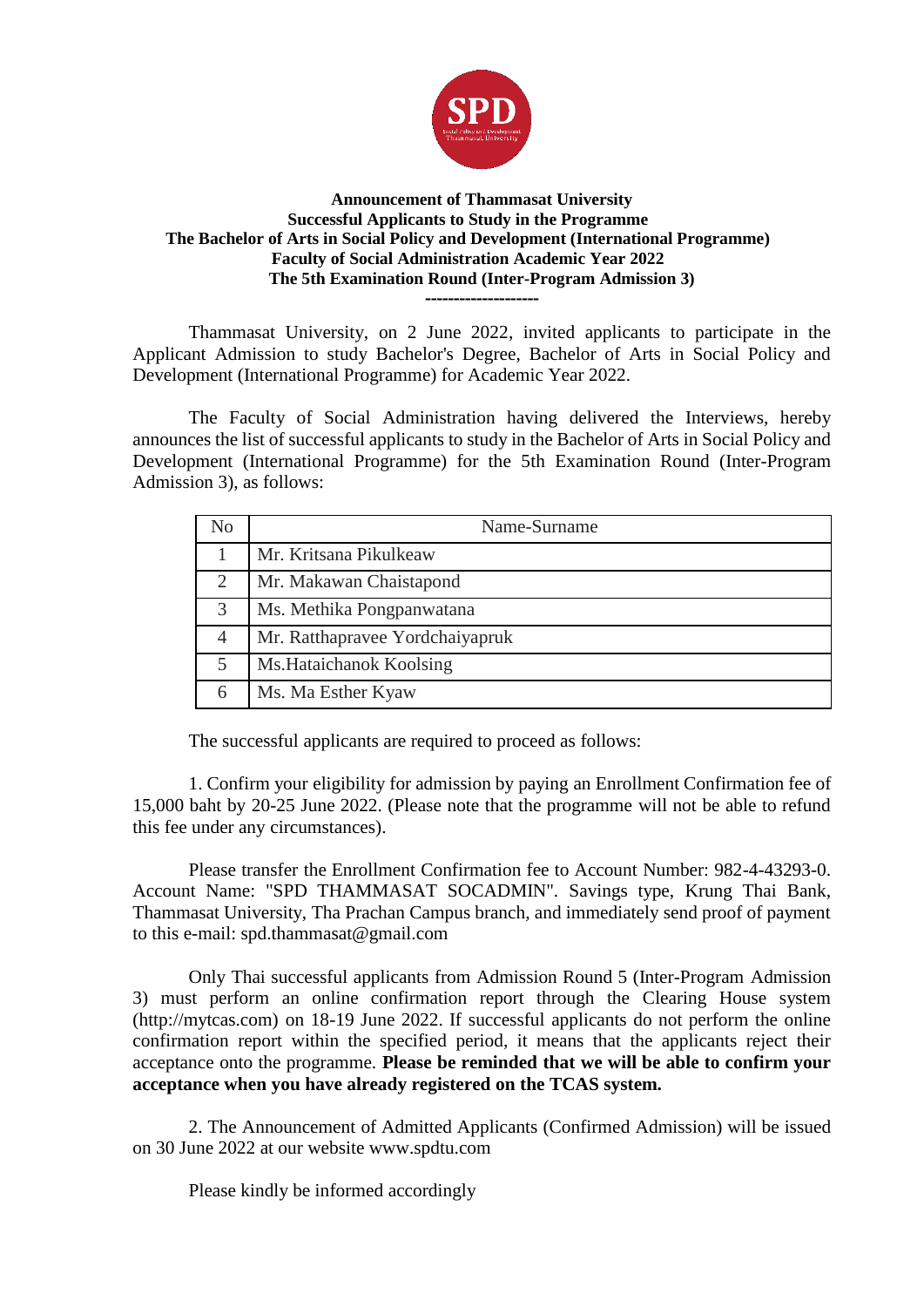

## ประกาศมหาวิทยาลัยธรรมศาสตร์ เรื่อง รายชื่อผู้ผ่านการคัดเลือกเข้าศึกษา หลักสูตรศิลปศาสตรบัณฑิต สาขาวิชานโยบายสังคมและการพัฒนา (หลักสูตรนานาชาติ) คณะสังคมสงเคราะห์ศาสตร์ ประจำปีการศึกษา 2565 รอบ Inter Program-admission 3

--------------------

้ตามประกาศมหาวิทยาลัยธรรมศาสตร์ ลงวันที่ 2 มิถุนายน 2565 เรื่อง การรับสมัครบุคคลเข้าศึกษา ในระดับปริญญาตรี หลักสูตรศิลปศาสตรบัณฑิต สาขาวิชานโยบายสังคมและการพัฒนา (หลักสูตรนานาชาติ) ้<br>คณะสังคมสงเคราะห์ศาสตร์ ประจำปีการศึกษา 2565 รอบ Inter Program-admission 3 โดยมหาวิทยาลัยกำหนด ้ ประกาศรายชื่อผู้ผ่านการคัดเลือกเข้าศึกษา ในวันที่ 17 มิถุนายน 2565 นั้น

้ บัดนี้ คณะสังคมสงเคราะห์ศาสตร์ ได้ดำเนินการสอบสัมภาษณ์เรียบร้อยแล้ว จึงขอประกาศรายชื่อ ผู้ผ่านการคัดเลือกเข้าศึกษาในหลักสูตรศิลปศาสตรบัณฑิต สาขาวิชานโยบายสังคมและการพัฒนา (หลักสูตรนานาชาติ) ้ดังรายนามต่อไปนี้

| ลำดับ | ชื่อ-สกุล              |                   |
|-------|------------------------|-------------------|
| 1     | นายกฤษณ                | พิกุลแก้ว         |
| 2     | นายมัฆวาฬ              | ชัยสถาพร          |
| 3     | นางสาวเมธิกา           | พงศ์พันธุ์วัฒนา   |
| 4     | นายรัฐปวีร์            | ยอดชัยพฤกษ์       |
| 5     | นางสาวหทัยชนก กุลสิงห์ |                   |
| 6     | Miss Ma Ester          | Kyaw <sup>l</sup> |

์ทั้งนี้ ให้ผ้ผ่านการคัดเลือกเข้าศึกษา ดำเนินการดังนี้

1. ยืนยันสิทธิ์เข้าศึกษาในระบบบริหารจัดการสิทธิ์ของ ทปอ. (Clearing house) ระหว่างวันที่ 18-19 มิถุนายน 2565 การยืนยันสิทธิ์เข้าศึกษาให้เป็นไปตามกระบวนการจัดการและขั้นตอนของที่ประชุมอธิการบดี แห่งประเทศไทย (ทปอ.) กำหนด

2. ชำระค่าธรรมเนียมพิเศษ เพื่อยืนยันสิทธิ์เข้าศึกษา จำนวน 15,000 บาท (หนึ่งหมื่นห้าพัน บาทถ้วน) และทางหลักสูตรฯ จะไม่คืนเงินค่าธรรมเนียมไม่ว่ากรณีใด ๆ

โปรดชำระค่าธรรมเนียมพิเศษ โดยโอนเงินเข้าบัญชี เลขที่ 982-4-43293-0 ชื่อบัญชี "SPD THAMMASAT SOCADMIN" ประเภทออมทรัพย์ ธนาคารกรุงไทย สาขามหาวิทยาลัยธรรมศาสตร์ ท่าพระจันทร์ ระหว่างวันที่ 20-25 มิถุนายน 2565 และส่งหลักฐานการจ่ายเงิน ที่ E-mail: spd.thammasat@gmail.com